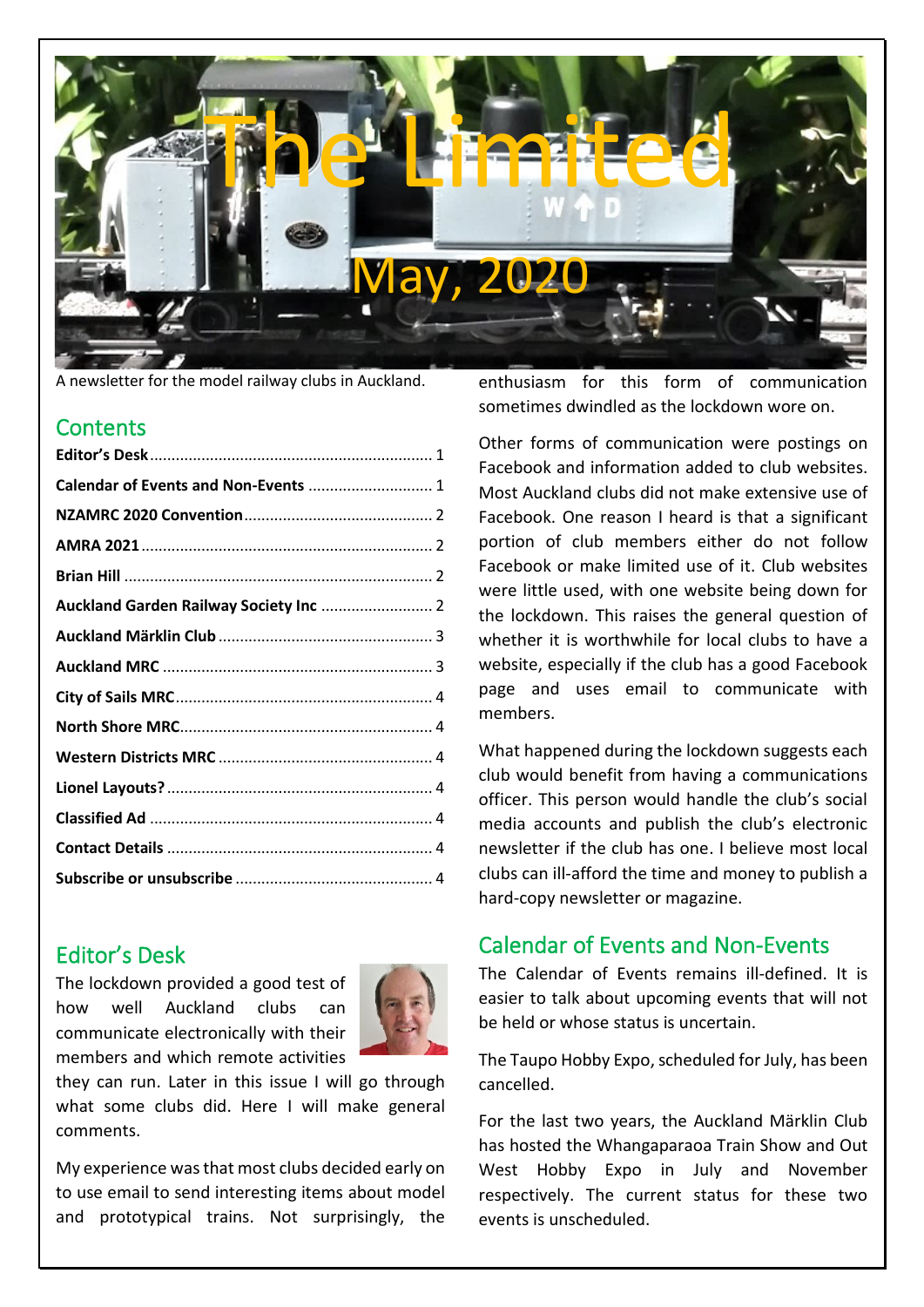The Hamilton Model Railroaders have a train show scheduled for October. The show's status is pending, subject to the Covid-19 restrictions.

The status of the 9 mil  $50<sup>th</sup>$  anniversary weekend, scheduled for Labour Weekend in the Hawke's Bay, was 'completely up in the air' as of early May.

#### <span id="page-1-0"></span>NZAMRC 2020 Convention

There is still no word on when the next NZAMRC convention will be held. Possible dates suggested earlier this year were Easter 2021 and Easter 2022. The NZAMRC would like people's opinions on a suitable date for the convention.

#### <span id="page-1-1"></span>AMRA 2021



The next AMRA convention will be Queen's birthday weekend 2021, and based at the Northcote Birkenhead Rugby Union & Sports Club beside the Birkenhead RSA.

The first convention newsletter was going to be emailed about six weeks ago. This did not happen, mainly because of a death in the family of the person in charge of email operations. The organizing committee is meeting Queen's Birthday Monday and will discuss the newsletter among other matters.

#### <span id="page-1-2"></span>Brian Hill

Brian Hill, 71, president of the Western District MRC, passed away unexpectedly early April. Brian had had an enjoyable day with his family and died in his sleep.

I met Brian at the WDMRC several years ago. I found Brian an enthusiastic advocate of the club and the hobby. He had been president of the WDMRC for a few years when he passed away, and possibly had had a previous stint as president. I recently learnt Brian was in the hobby at least 45 years.

Brian's early involvement with the hobby was with a large OO layout in the basement of a house. There were around 40 locomotives and they were run using Hornby's Zero 1 digital system, an early DCC system that was incompatible with the NMRA standard.

Brian was more interested in passenger cars and services than freight cars and operations. On several visits to the Western Districts MRC I saw Brian running a passenger train on the club's N-scale layout. He also made trips on passenger trains in Europe.

Model Railways was not Brian's only hobby. He did off-roading and, not surprising, enjoyed talking about that hobby. The photograph below, supplied by Michael Hill, shows Brian at an off-road meet.



You will be sadly missed Brian.

### <span id="page-1-3"></span>Auckland Garden Railway Society Inc

The AGRSI communicated with its members through email, a weekly newsletter by John Boyson on the layout he is building, and the posting of photographs and videos on the AGRSI Facebook page.

The highlight for the club during the last two months was the Seven Sharp item on Michael Hilliar's layout. I received an email one Sunday morning from Carolyn Robinson of TVNZ. Although we had sold our TV twelve years ago, I did recognize Carolyn's name. This recognition along with some simple checks was enough for me to email Carolyn Michael's contact details.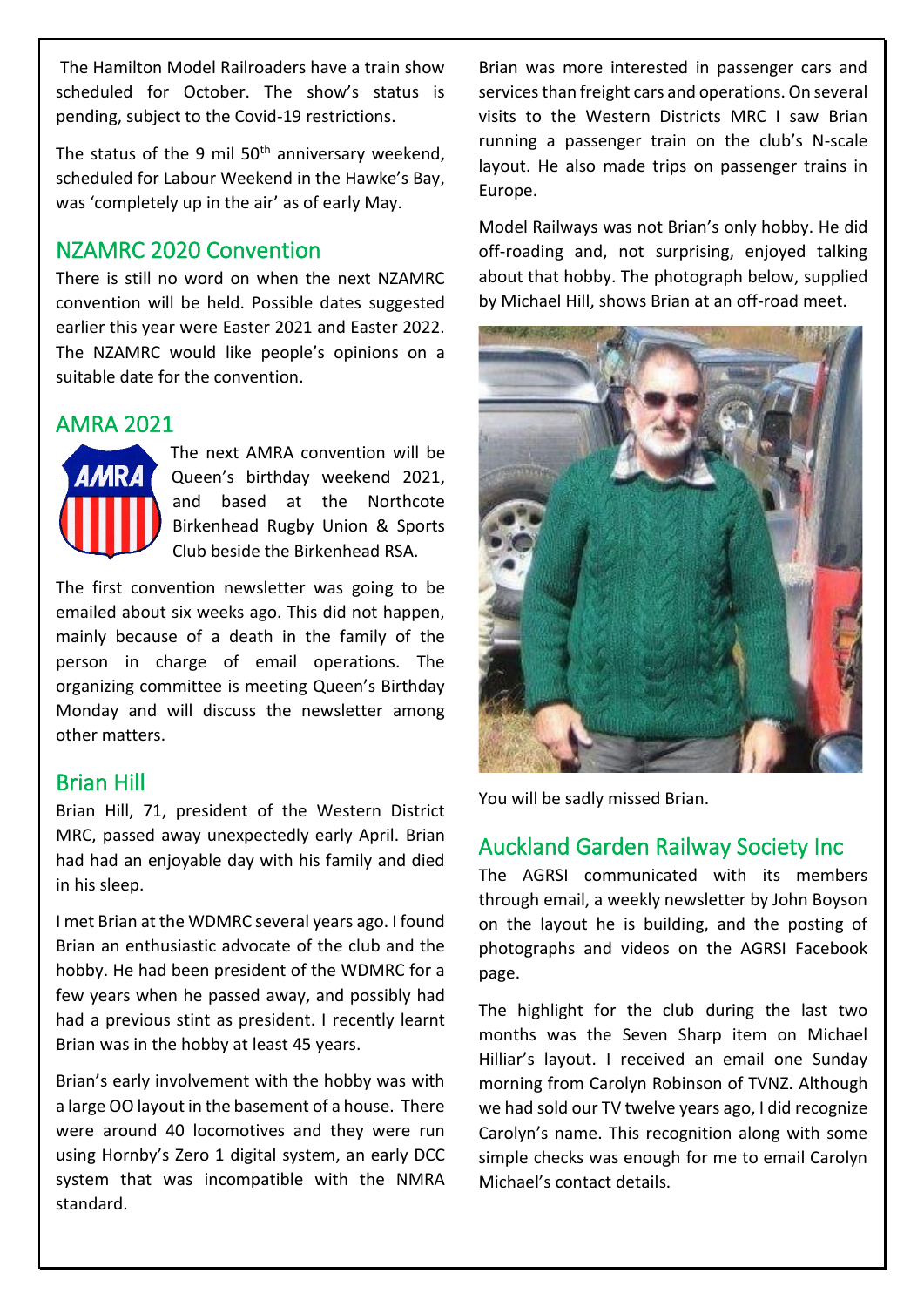Michael rang me later that day to say Carolyn and the cameraperson had left. They managed to complete the filming just before the rain came. Michael said he had tried to promote garden railways as a hobby but was unsure what would appear in the final cut of the Seven Sharp item.

The video appeared the next week. Even though there was not a lot of direct promotion of garden railways, the item was very good. The video is available on the AGRSI's Facebook page and on the Seven Sharp webpage.

The AGRSI has not held a monthly meeting since February. The next meeting is tentatively planned for July.

#### <span id="page-2-0"></span>Auckland Märklin Club

As well as sending out emails to members and making additional Facebook postings, the AMC ran a photograph competition. The rules of the competition were simple – submit any number of photographs of a layout or layouts. The winner of the competition has not been announced. My favourite photograph is that below.



The AMC still does not know if its application to rent part of the old Massey Library in Westgate was successful. The decision has been delayed by the New Zealand Police's request to use the library during the Covid-19 pandemic.

Mid-December last year, an Auckland modeller submitted a complaint to the Human Rights Commission. The complaint was about a large copy of the canton for the 13-mullet version of the Stainless Banner on display as part of a layout at the 2019 Te Atatu train show. This show was hosted by the AMC.

The complainant said that they did not believe any form of punitive action was warranted. Instead, they regarded the matter as requiring some reeducation of the parties involved. The complainant also said they particularly wished to see better guidelines on what is acceptable for public display and in what context.

The complainant withdrew their complaint mid-May. I have not heard if the HRC will be publishing better guidelines.

On a related point, my understanding is that the Te Atatu train show is unlikely to be held this year. One reason, common to many train shows, is that the show takes a lot of effort to organize and there is great uncertainty about the size of the profit.

### <span id="page-2-1"></span>Auckland MRC

The AMRC did not send many emails to members during the lockdown, but it did hold its 2020 AGM. Instead of having a live meeting using for example Zoom, the meeting was conducted over several weeks using email.

The officers of the club were returned unopposed: Roger Woolmer (pres), Ray Flint (sec), and Wayne Brindle (trea). Ray agreed to continue as the editor of the club's magazine *The Clinker* as Malcolm Ross has been unable to resume the role of editor.

The AGM approved some wording changes to the club's constitution. The club's finances were little changed from the previous year and the annual subscription was kept at \$20, the lowest of any MR club that has a non-zero annual subscription fee.

Two matters were discussed under general business. The first was the idea of visiting layouts and railways in the coming year the club has never visited or not visited for a long time. I support this idea because I believe variety will contribute to keeping members. The second matter was that of getting new members, particularly UK modellers.

Auckland used to have an association for UK modellers. This association had folded by the time I joined the hobby mid-2015. I was unaware the association had existed and in 2017 I started asking Auckland UK modellers if they were interested in forming a group or at least setting up an email